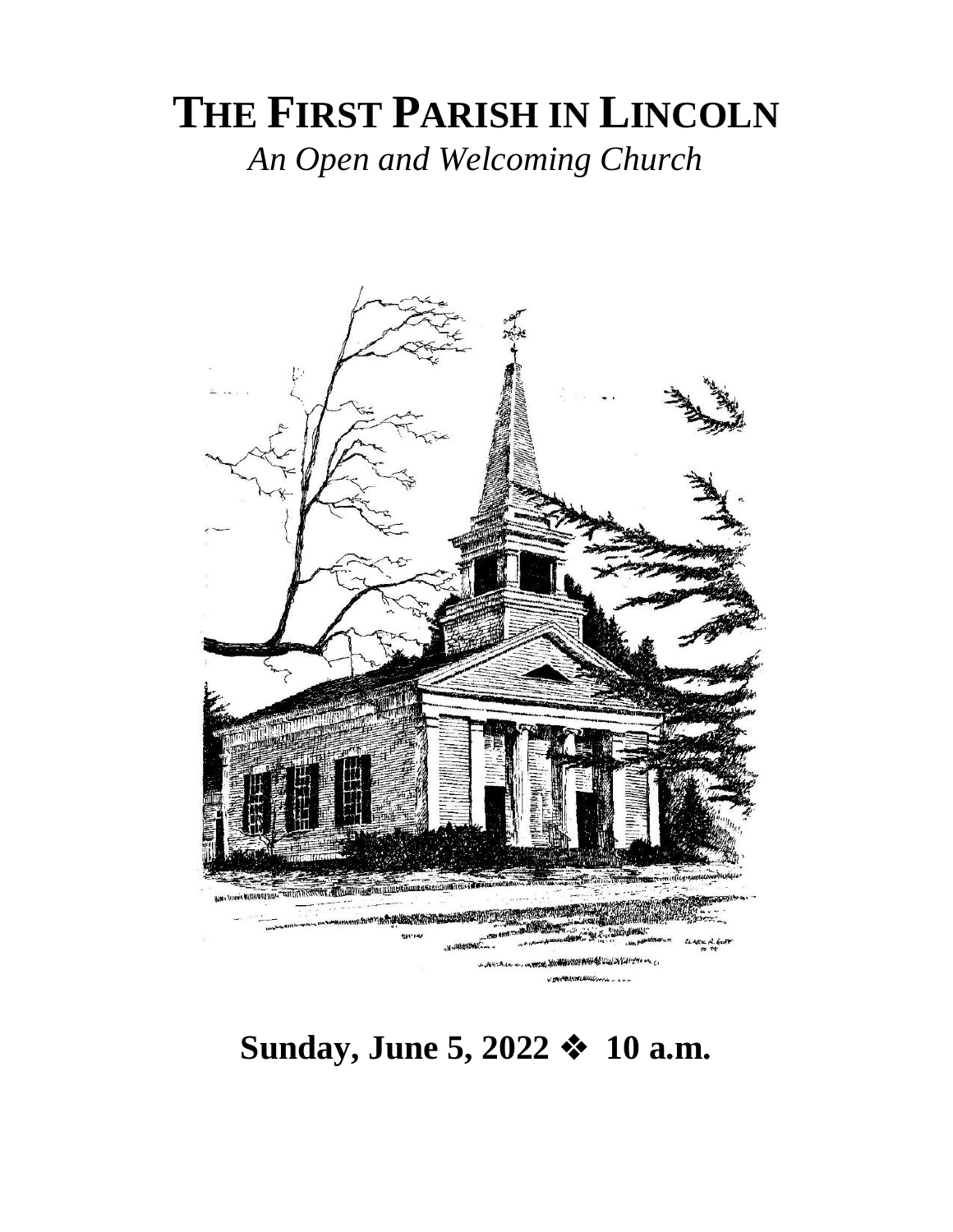## **The First Parish in Lincoln**

Sunday, June 5  $\div$  10 a.m.

| <b>PRELUDE</b>                | Improvisation and Variations on Veni Creator Spiritus                                                                          |                     |  |
|-------------------------------|--------------------------------------------------------------------------------------------------------------------------------|---------------------|--|
|                               | - Maurice Duruflé                                                                                                              |                     |  |
| <b>WELCOME</b>                |                                                                                                                                | Paula Waterman      |  |
| <b>OPENING WORDS</b>          | from enfleshed                                                                                                                 | <b>Jenny Rankin</b> |  |
| Minister:                     | All you who delight in the Sacred,<br>come and worship our non-binary Creator.                                                 |                     |  |
| People:                       | Thanks be to God who blesses the peculiar<br>and rejoices in the uniqueness of every body and being.                           |                     |  |
| Minister:                     | The Holy takes on flesh in every gender and sexual orientation,<br>every race and ability, every body size and body type.      |                     |  |
| <i>People:</i>                | Each embodied difference is a unique glimpse of Holy Wonder.                                                                   |                     |  |
| Minister:                     | Blessed are those who search for God among the lives of the<br>oppressed, the betrayed, the turned-away, and the<br>condemned. |                     |  |
| People:                       | Blessed are those who receive with joy the gifts of God<br>enfleshed among us.                                                 |                     |  |
| All:                          | The Sacred is with us. Let us worship and be transformed.                                                                      |                     |  |
| <b>OPENING HYMN</b>           | A Hymn for Self Acceptance                                                                                                     |                     |  |
| <b>INVOCATION</b>             |                                                                                                                                | <b>Jenny Rankin</b> |  |
| <b>COVENANT</b>               |                                                                                                                                | Sarah Klockowski    |  |
|                               | In the love of truth and in the spirit of Jesus                                                                                |                     |  |
|                               | We unite for the worship of God and the service of all                                                                         |                     |  |
| <b>FIRST READING</b>          |                                                                                                                                | Sarah Klockowski    |  |
| <b>INTRODUCTION TO PRAYER</b> |                                                                                                                                | Paula Waterman      |  |
| <b>PRAYER HYMN</b>            | "God of Many Faces"                                                                                                            |                     |  |
| <b>SILENCE</b>                |                                                                                                                                |                     |  |
| <b>COMMUNITY PRAYERS</b>      |                                                                                                                                |                     |  |
| <b>PASTORAL PRAYER</b>        |                                                                                                                                | Paula Waterman      |  |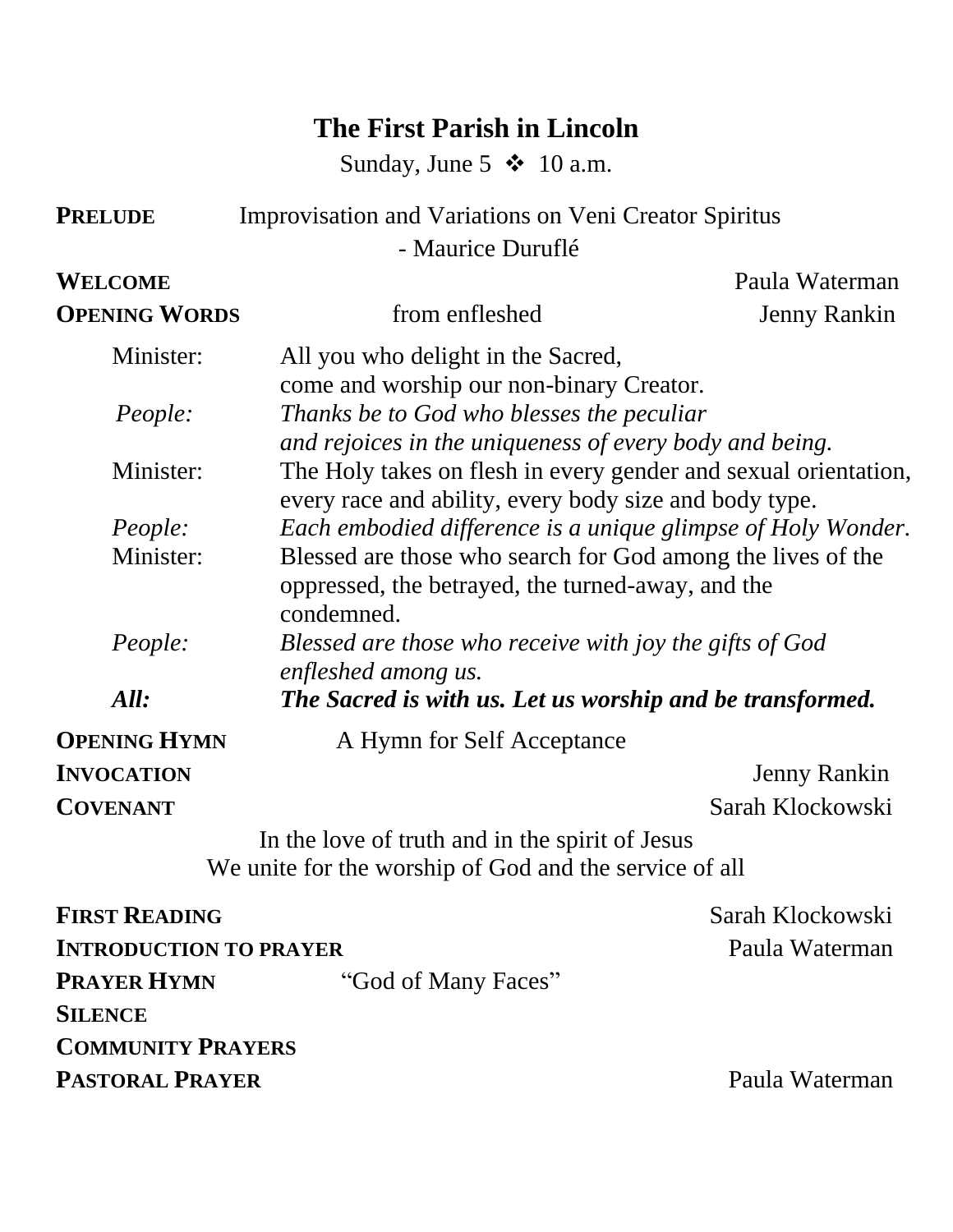| <b>UNISON PRAYER</b> | from enfleshed                                                                                                                                                                                                                                                                                                                                                                                                                                                                                                                                                                                            | Paula Wa |
|----------------------|-----------------------------------------------------------------------------------------------------------------------------------------------------------------------------------------------------------------------------------------------------------------------------------------------------------------------------------------------------------------------------------------------------------------------------------------------------------------------------------------------------------------------------------------------------------------------------------------------------------|----------|
|                      | Search my heart, O Love,<br>and lead me in the ways of solidarity.<br>Help me to lay down my defenses<br>and grow beyond the edges of my knowing<br>that I may move more deeply into practices<br>of care, of right-relationship,<br>of liberation and transformation.<br>Grounded in the truth of my inherent worth,<br>planted in the knowledge of my power,<br>mindful of the stories, and legacies,<br>and systems that shape me,<br>I pray my becoming unfolds<br>in the direction of freedom:<br>Mine. Others. Ours. This planet's.<br>May this day be my teacher<br>and my learning sincere. Amen. |          |
| <b>OFFERTORY</b>     | The Light Comes as a Rainbow - Amanda Udis-Kessler                                                                                                                                                                                                                                                                                                                                                                                                                                                                                                                                                        |          |
|                      | The light comes as a rainbow, infusing us with colors,<br>Assuring us of welcome, a covenant of care.<br>The rainbow fills horizons, surrounding us with beauty<br>Reminding us to honor the love that's always there.<br>The light lives in our bodies, inspiring us to wonder,<br>Inviting us to passion, a covenant of joy.<br>The rainbow is a present, a gift to all creation<br>A promise from the holy to bless and not destroy.                                                                                                                                                                   |          |
|                      | The light grows in our healing. It draws us to each other.<br>It helps us to imagine a covenant of peace.<br>The rainbow is a model of difference in relation.<br>Apart and yet together, the colors never cease.                                                                                                                                                                                                                                                                                                                                                                                         |          |
| <b>DOXOLOGY</b>      | From all that dwell below the skies<br>Let the Creator's praise arise<br>Let the Redeemer's names be sung<br>Through every land by every tongue                                                                                                                                                                                                                                                                                                                                                                                                                                                           |          |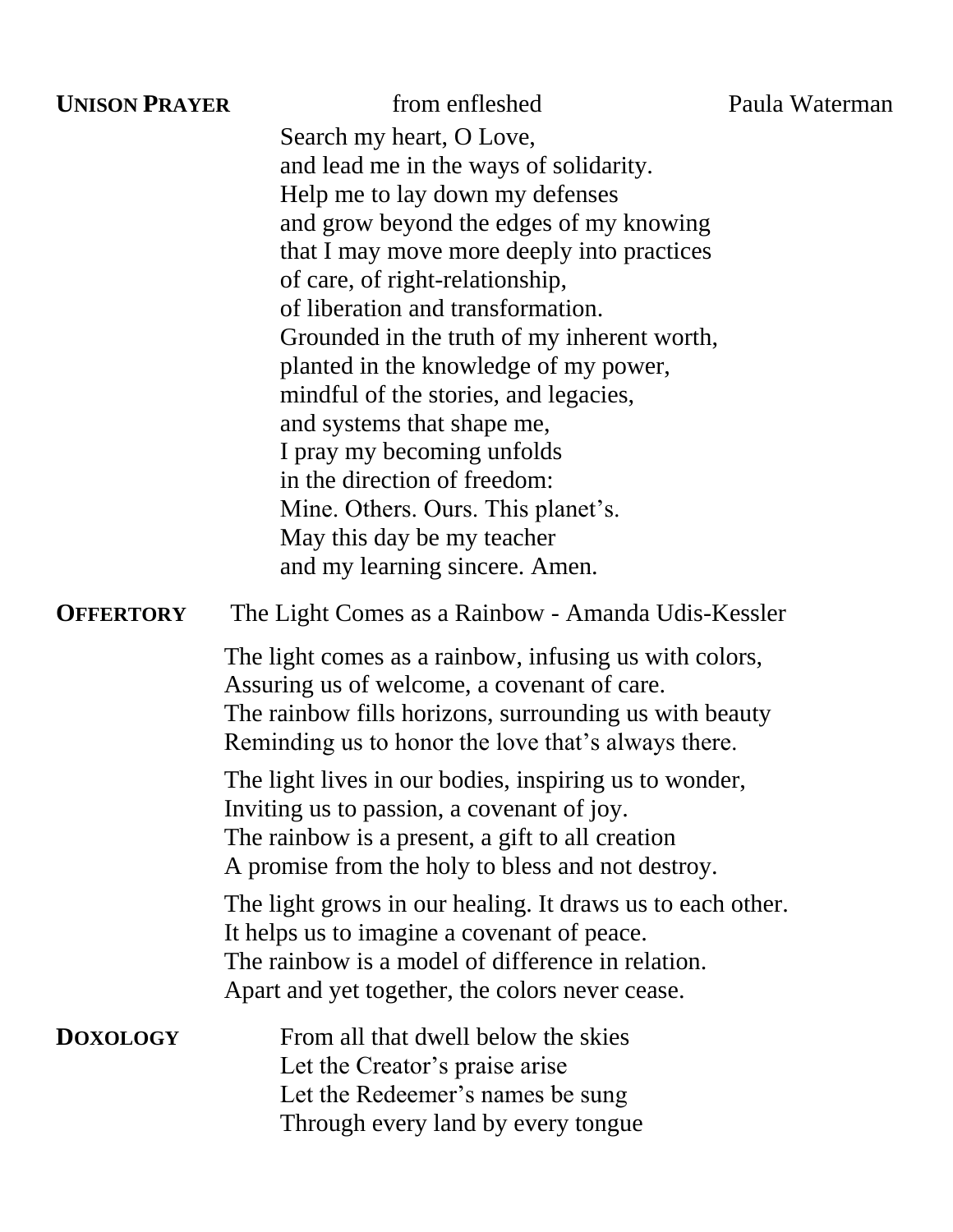| <b>OFFERTORING PRAYER</b>   |                                                  | Paula Waterman         |
|-----------------------------|--------------------------------------------------|------------------------|
| <b>CHORAL ANTHEM</b>        | I am Willing - Holly Near                        | Sarah Klockowski, solo |
| <b>SECOND READING</b>       | Acts $2:1-12$                                    | <b>Jenny Rankin</b>    |
| <b>SERMON</b>               |                                                  | Sarah Klockowski       |
| <b>CLOSING HYMN</b>         | All the Colors of the Rainbow                    |                        |
| <b>OUR CALL TO MINISTRY</b> |                                                  | Paula Waterman         |
|                             | We go forth from the worship of God              |                        |
|                             | To be faithful to the vision of Jesus            |                        |
|                             | To affirm each person's dignity                  |                        |
|                             | And to cherish the living earth.                 |                        |
| <b>BENEDICTION</b>          |                                                  | Sarah Klockowski       |
| <b>BENEDICTION RESPONSE</b> |                                                  |                        |
| <b>ANNOUNCEMENTS</b>        |                                                  | Paula Waterman         |
| <b>POSTLUDE</b>             | Veni Creator Spiritus (Finale) - Maurice Duruflé |                        |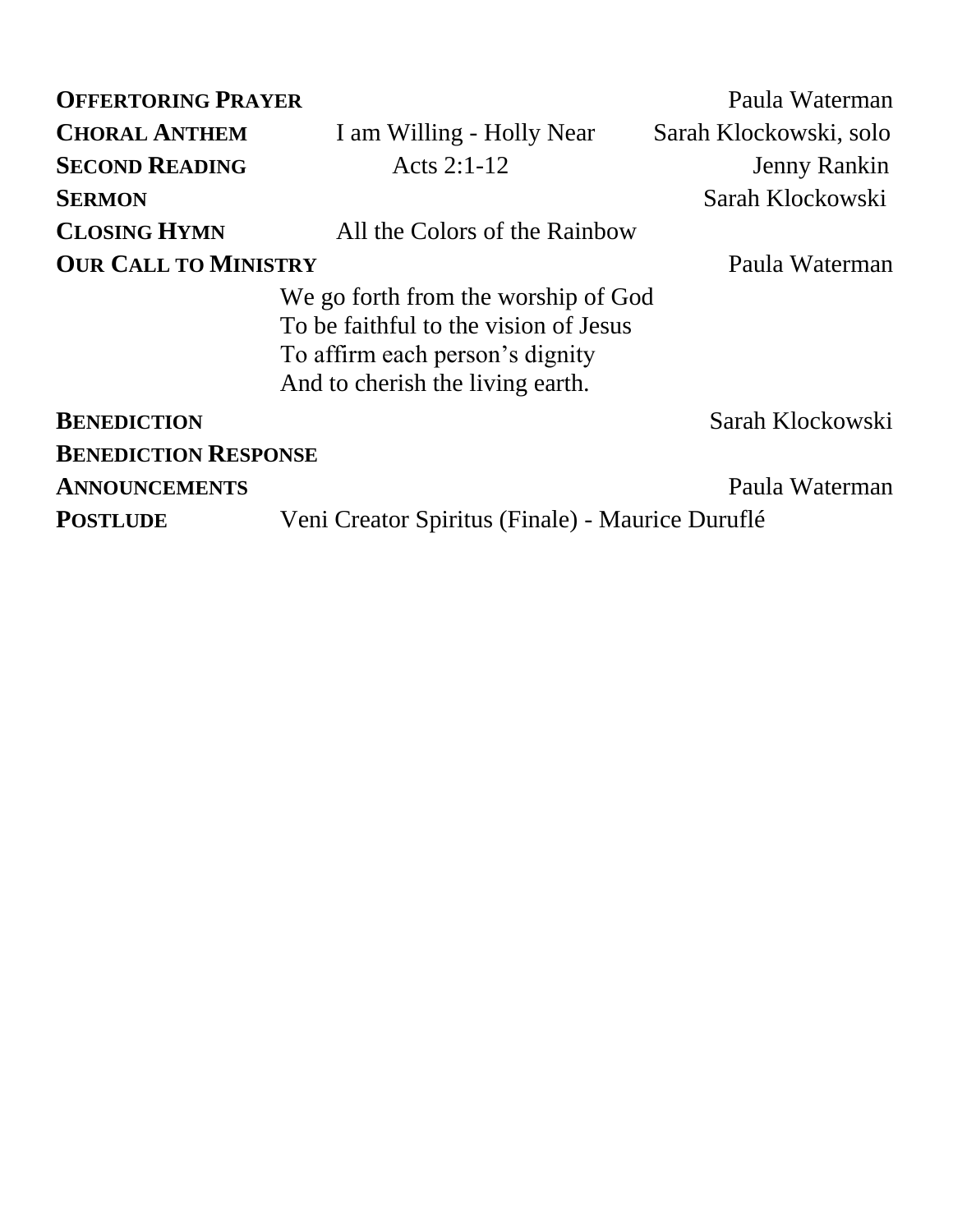## A Hymn for Self-Acceptance

Wesley King

**BEACH SPRING** B.F. White, harm. Ronald A. Nelson



Harmonization ©1978 Lutheran Book of Worship. Used with permission.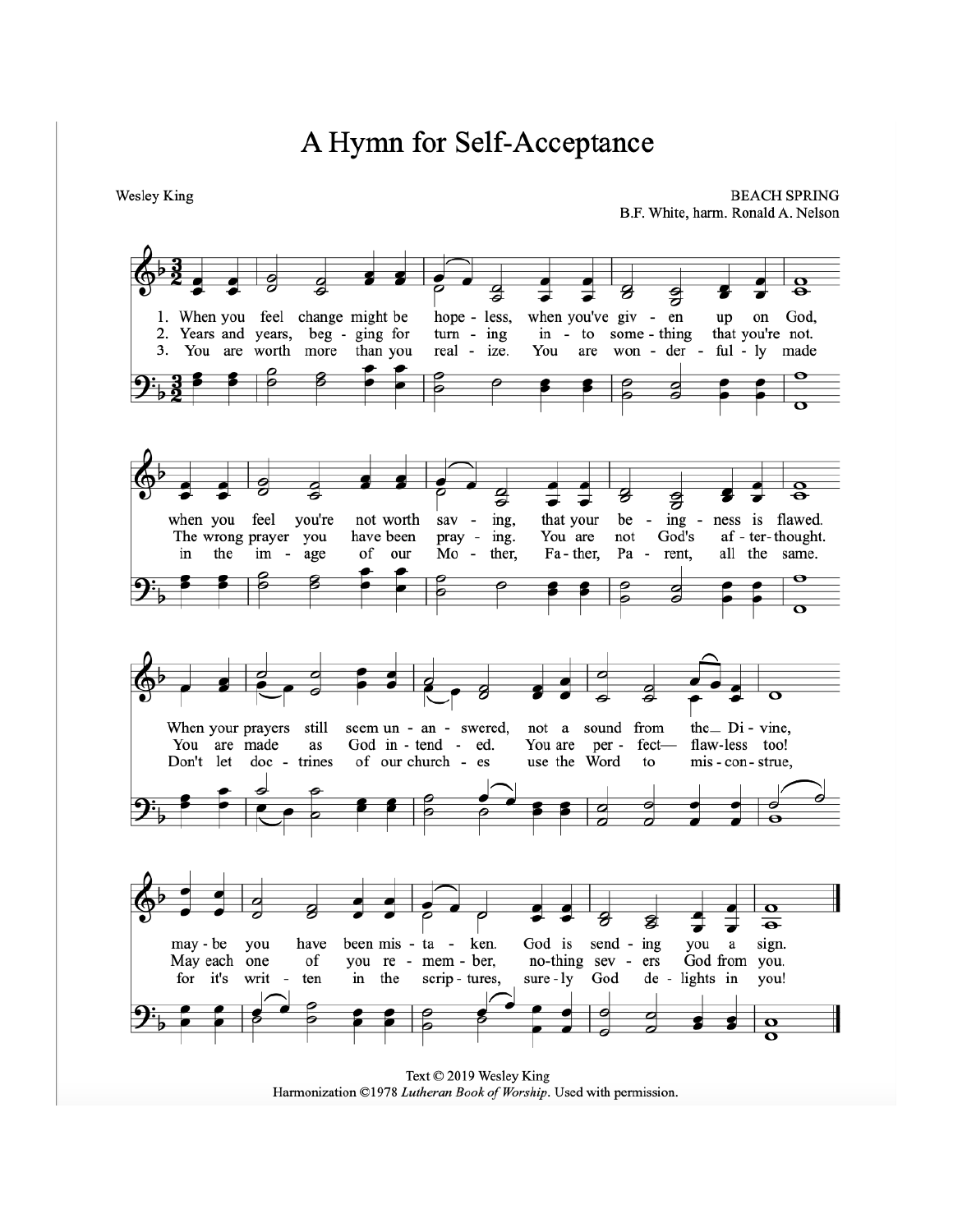## God of Many Faces

Amy Cerniglia

**SLANE** Irish Melody, harm. Jack Schrader



Text ©2019 Amy Cerniglia Harmonization ©1989 Hope Publishing Co. Used with permission.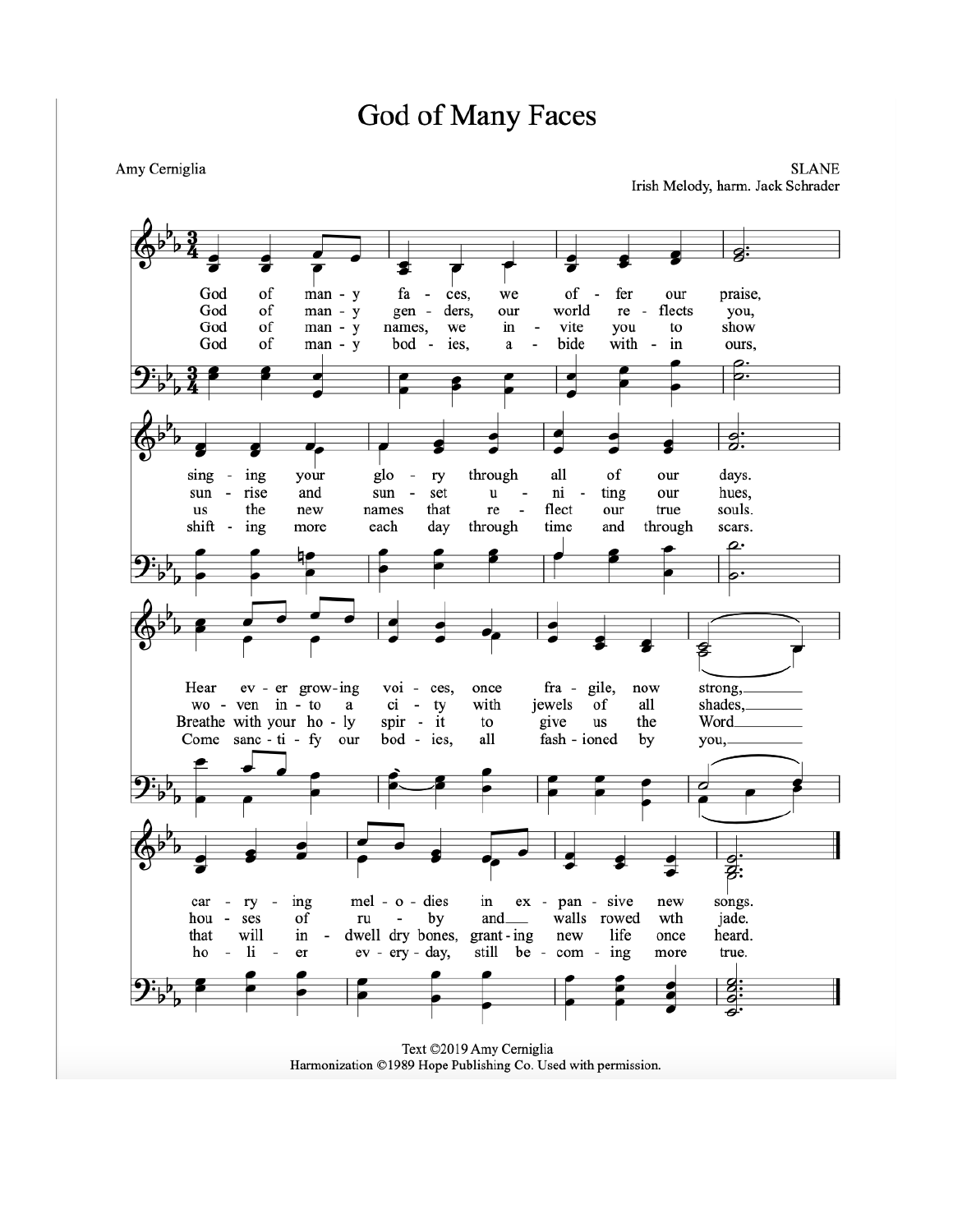Carl P. Daw

**ABBOT'S LEIGH** Cyril V. Taylor